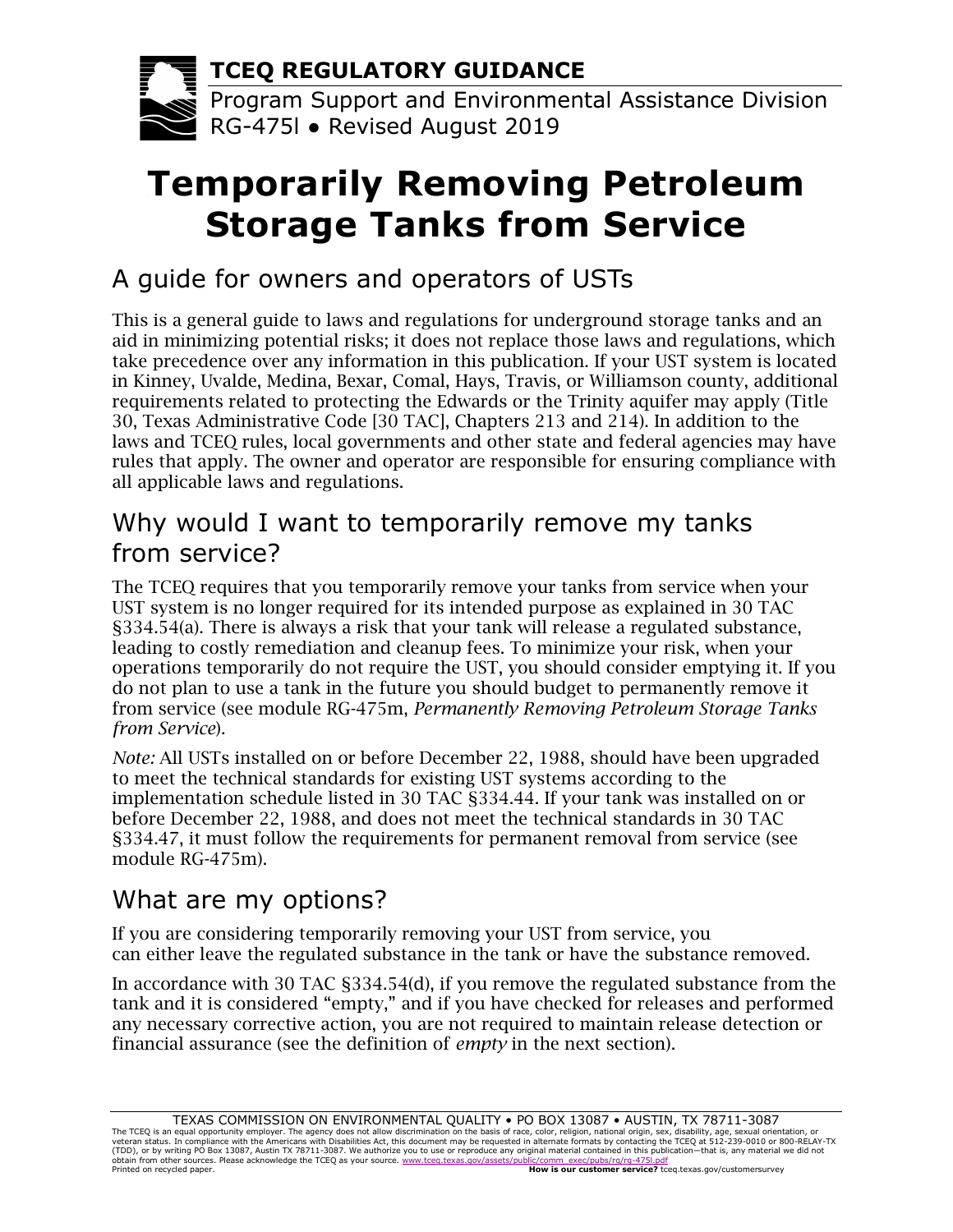However, it is recommended that that you retain an invoice and any written documentation from the company that is removing the regulated substance.

*Note:* If your financial assurance terminates, you must empty your tanks within 90 days or re-obtain financial assurance.

## When is my UST considered empty?

For your UST to be classified as empty, all of the following criteria must be met:

- All regulated substances have been removed as completely as possible by accepted industry procedures.
- Any residue from stored regulated substances which remains in the system does not exceed a depth of 2.5 centimeters and does not exceed 0.3 percent by weight of the system at full capacity.
- The volume or concentration of regulated substances remaining in the system will not pose an unreasonable risk to human health or safety or to the environment.

## How do I temporarily remove my UST from service?

When temporarily removing your UST from service, you must maintain the system at a standard that prevents contamination of soil and groundwater.

- File an amended UST registration within 30 days of temporary removal of service using the UST Registration and Self-Certification Form (TCEQ-00724).
- Keep all vent lines open and functioning to prevent vapors building up and potentially causing an explosion.
- Cap, plug, or lock piping, pumps, manways, tank access points and ancillary equipment to prevent access, tampering, or vandalism by unauthorized persons.
- Maintain corrosion protection at all times.
- Maintain operator training requirements and continue retraining every three years.
- Unless the UST is emptied of all regulated substances, maintain an approved release detection method and financial assurance.

If a release of a regulated substance is suspected or confirmed, the owner or operator must comply with all requirements for release reporting, investigation, and corrective action.

## How do I return my UST to service?

The following steps must be taken before returning the system to service:

- At least 30 days beforehand, notify the TCEQ regional office using the Aboveground and Underground Storage Tank Construction Notification Form (TCEQ-00495).
- For any system out of service for more than six months, have a certified technician complete both tank and piping tightness tests to detect a release as small as 0.1 gallon per hour.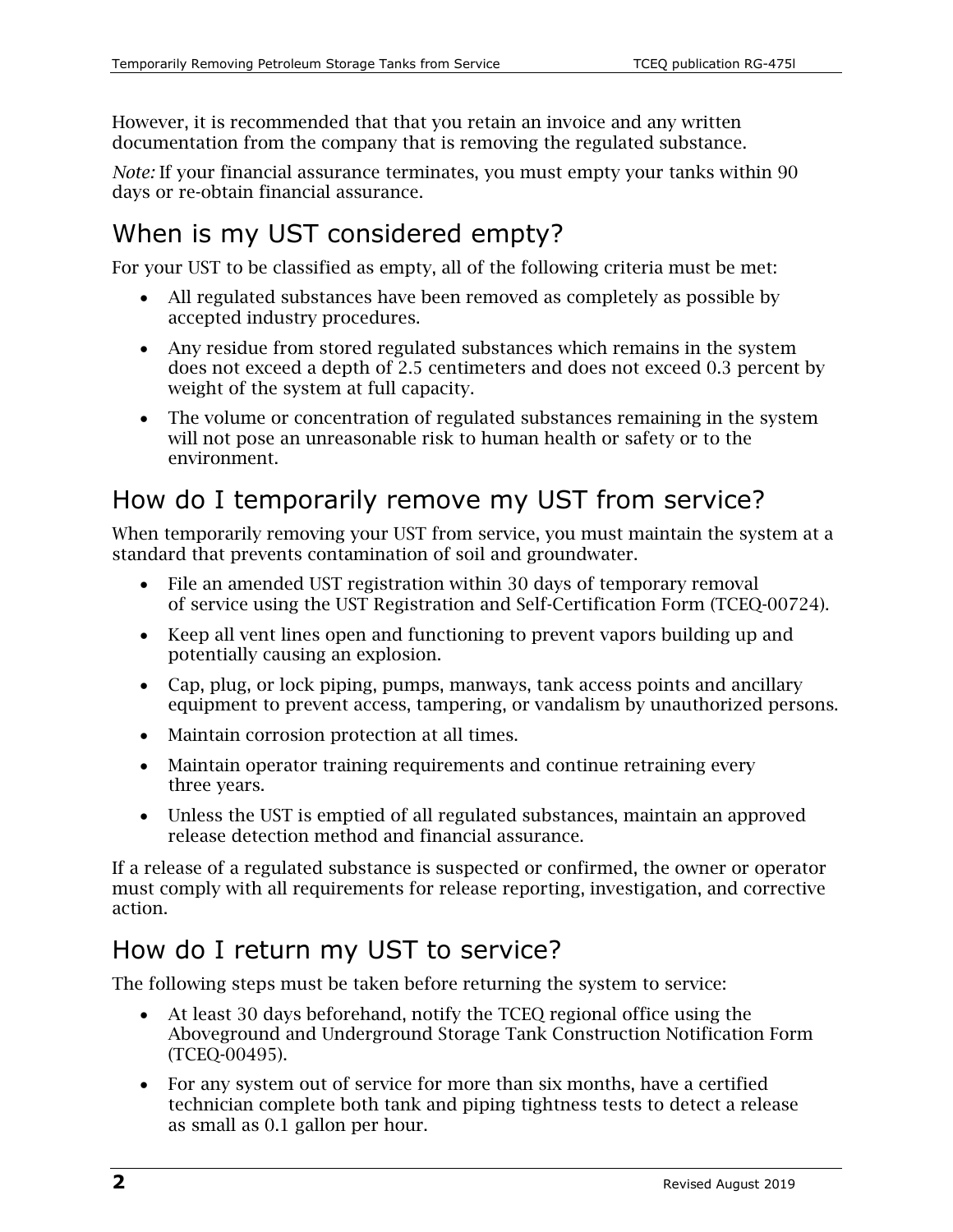- Ensure that an approved method of release detection is in use.
- Obtain acceptable financial assurance.
- Ensure that approved methods of spill and overfill prevention and control are in use.
- File an amended UST registration within 30 days after returning your UST to service using the UST Registration and Self-Certification Form (TCEQ-00724).

### What records must I keep while my UST is temporarily out of service?

At a minimum, records of the following must be maintained for at least five years after the UST system is temporarily removed from service:

- The date of temporary removal from service.
- The name, address, and telephone number of any person who prepared the UST system for temporary removal from service.
- The procedures used to prepare and empty the system.
- Any requests for, and approvals of, extensions of time.

Once the UST has been returned to service, maintain the following information:

- the date returned to service:
- the name, address, and telephone number of any person who conducted the tank and piping tightness tests; and
- the results of the tank and piping tightness tests.

### Where do I find more information?

The complete requirements for temporary removal from service for an UST are at 30 TAC 334.54 and 30 TAC 37, Subchapter I.

Additional information on management of USTs can be found in the following TCEQ publications:

- *Licensed Underground Storage Tank Contractors* (RG-475c)
- *Permanently Removing Petroleum Storage Tanks from Service* (RG-475m)
- *Protecting Petroleum Storage Tanks against Corrosion* (RG-475f)
- *Petroleum Storage Tank Release Detection and Inventory Control* (RG-475g)
- *Suspected Releases from Petroleum Storage Tanks* (RG-475h)
- *Petroleum Storage Tank Spill and Overfill Prevention* (RG-475e)
- *Financial Assurance for Petroleum Storage Tanks* (RG-475i)

You can download forms from the TCEQ's website at [<www.tceq.texas.gov/search\\_forms.html>](http://www.tceq.texas.gov/search_forms.html).